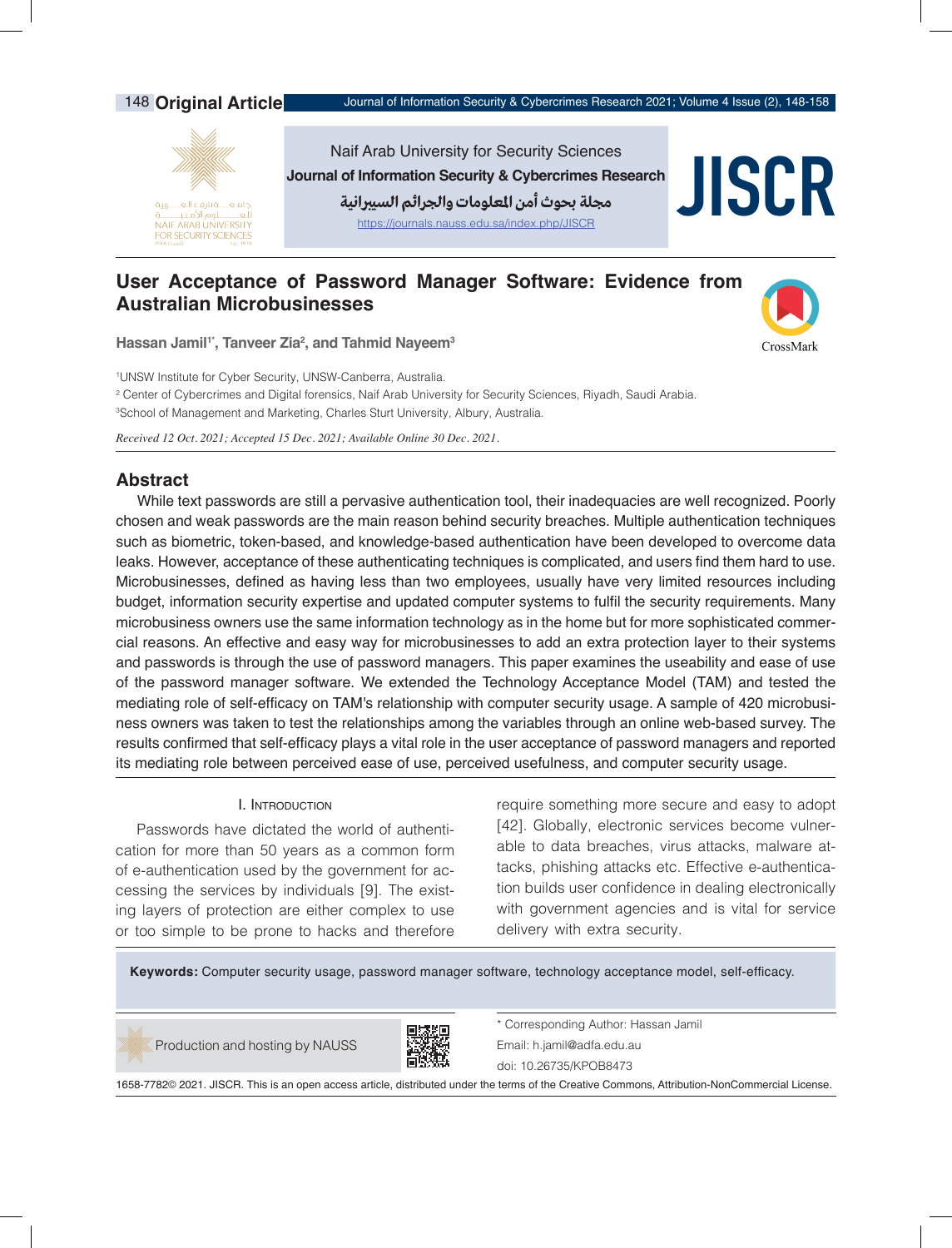Cybercrime in Australia costs small businesses around US\$300 million a year [1]. This does not include business and government costs, while cybercrime costs will grow by 15% a year globally [2]. To reduce cybercrime threats and gain consumer trust, organizations have developed a range of security measures and robust authentication techniques such as the use of multifactor authentication, password managers, biometrics verification [3] [4]. These security plans cover three areas the people, technology, and process. Though, such technological innovations are only as good as a company [5] and consumer practices [6].

On the contrary, hackers' motives have evolved around state-sponsored attacks and organized crime. They steal personal information, bank details, credit card numbers, tax returns etc. More importantly, in small organizations, people are more likely to risk unauthorized data leakages [7, 44]. Indeed, with the greater usage of sensory devices, even in smartphones, the use of biometric or two-factor authentication has become more convenient [8, 9]. Prior research has focused only on the technical side of authentication technologies. However, user acceptance and adequacy are still unclear and not aligned with the sturdy technologies [10, 45].

However, continuous technological changes threaten the existing business model while still providing innovative services opportunities [11, 43]. With advanced technologies and dynamic growth, consumer acceptance of these technologies depends on many factors, such as availability, convenience, consumer demand and but not limited to security features.

In the past few decades, there has been a significant amount of research on the Technology Acceptance Model (TAM) replication, expansion, and modification, proving TAM's central position in the information security literature [15]. Past researchers have focused on the moderators and the TAM model's antecedents [16, 17]. Also, numerous studies are available that focuses on the factors affecting users' intentions to adopt IS services such as e-government services, mobile banking, security software, and consumer smartphones [17-20]. Currently, limited research is available that emphasizes, present, or further extend the TAM model by including new variables and how the TAM construct will behave in the presence of new variables.

This paper attempts to determine the adoption of Password Manager Software (PMS) and further extended the TAM literature to test the mediating role of self-efficacy on the individual's computer security usage. We propose that the TAM model constructs; perceived ease of use (PEU) and perceived usefulness (PU) employs their effect through self-efficacy. More specifically, in this study, we intend to explore the following objectives:

- i. To analyze the PU of PMS and its relationship with individuals' computer security usage
- ii. To analyze the PEU of PMS and its relationship with computer security usage
- iii. To test the mediating role of self-efficacy on the relationship between PU of PMS and computer security usage
- iv. To test the mediating role of self-efficacy on the relationship between PEU of PMS and computer security usage

We have made two mediating models to address these points, as shown in Fig. 1 and 2. Fig. 1 shows the mediating role of self-efficacy on the relationship between PEU and computer security usage. Likewise, Fig. 2 depicts the mediation role of self-efficacy on the relationship of PU and computer security usage.

In the next section, we first review the TAM Literature and then the efficacy theory literature. The general mediation model is introduced under the related work section II. Followed by section II, research methodology is discussed in detail in section III, which provides detailed insights about the data collection process, and the mediation analysis are also discussed in the results section. Finally, we discussed and summarized the results in the last sections of the research paper.

# II. Related Work

The TAM proposed by Davis [22] appeared to be a suitable model for analyzing users' behaviors towards accepting new technologies and safe computing practices. The TAM model was initially practised in the industrial and organizational sectors and was proven vital in different situations and settings [18, 23].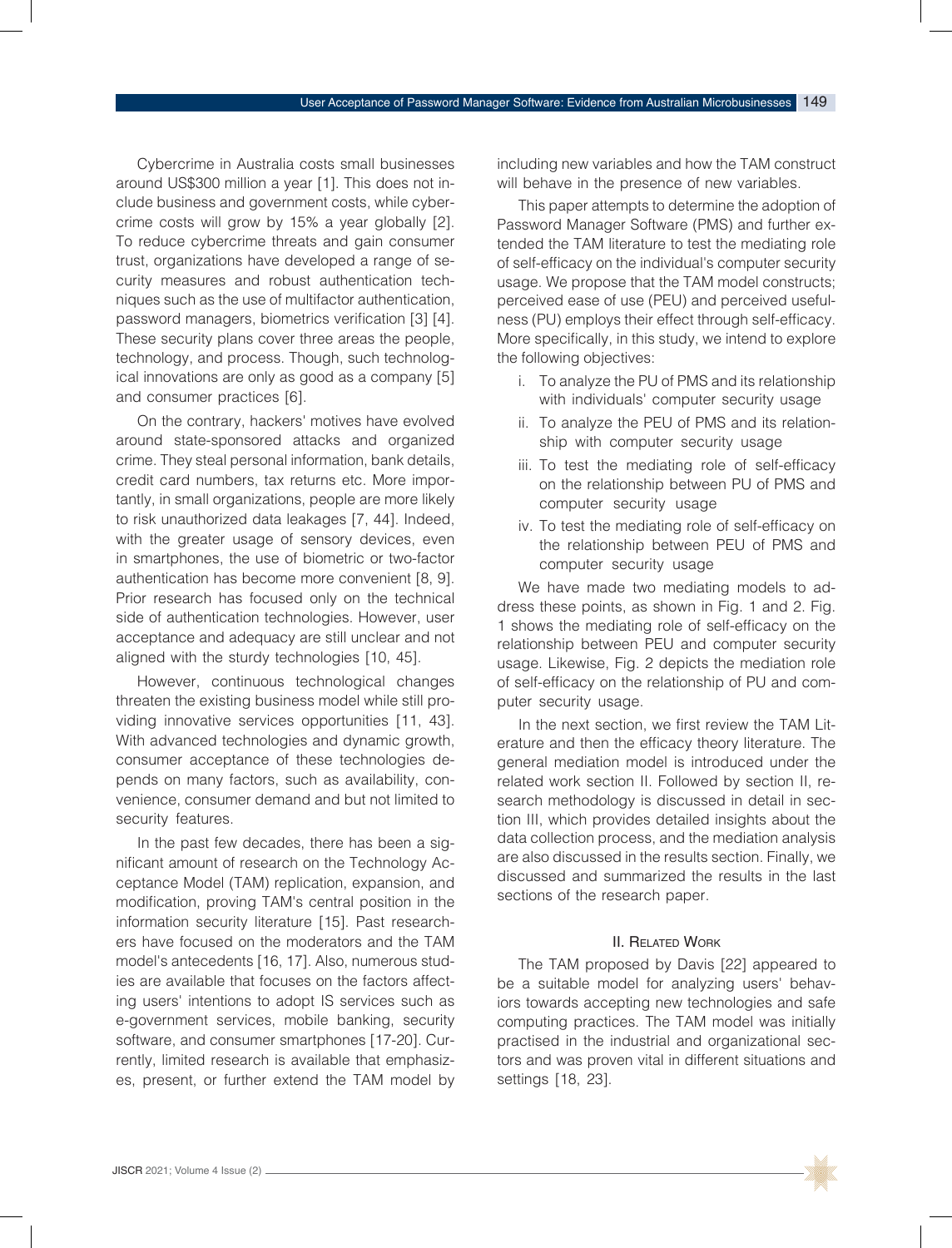

Fig. 1. Research model 1: mediation model for PEU.



**Fig. 2.** Research model 2: mediation model for PU Fig. 2. Research model 2: mediation model for PU.

 Where in the TAM, PEU is closely associated with PU. Moreover, regarding the adoption of technology and practices, both components of the TAM technologies [28, 29]. model, PU and PEU are important factors to consid-<br>TAM is also the most cited model in technology er. Herath, Chen [24] studied behaviors regarding acceptance, consisted the results in the results in the results in the results in the results in the results in the results in the results in the results in the results in the adoption of email authentication services by ap-<br>
provided in the mediation and the mediation provided in the mediation of the results of the results of the me plying the combination of TAM, Technology Threat and uals' belief to use Avoidance Theory, and Protection Motivation Theo-<br>The Theory Acception that the spery and found threat appraisal and coping appraisal compution system/technology would improve his/her job both influence adoption. The contraction of the performance [19]. er. Herath, Chen [24] studied behaviors regarding acceptance, consisting of two independent conthe adoption of email authentication services by ap-<br>the adoption of email authentication services by ap-<br>structs: PEU and PU [22]. The PEU is the individ-

Research by Piccolotto and Maller [25] on the tion tool and found that biometrics are useful. How-<br>The TAM readel both home protection model is a Search as incredicted security provides<br>Conversely, password-protected security provides<br>it to find out the user accoptance of biomer greater ease of use, but users were worried about the usefulness of passwords and showed their conportant for protection and may provide greater user confidence; however, this may increase the system **Efficery Theory and TAM** complexity [26]. behinderice, newever, and may mercede the oyotem  $28$ Post city consistent model in the field of technology acceptance, consists of two independent constructs: Perceived Ease corindence, nowever, this may increase the system **Efficacy Theory and TAM** 

used in many behavioral types of research to explain users' intentions towards specific tasks [27]. Also, in the context of information security research,

osely associated bis construct has been further used in exploring individuals' behavioral intentions to adopt information technologies [28, 29].

> TAM is also the most cited model in technology Threat all uals' belief to use system/software as effortless, whereas PU is the user's perception that the spe-<sub>2</sub> raisal buttic system/technology would improve his/her job performance [19].

use and acceptance of biometrics as an authentica-<br>check editions and english at her demonstration for ever, computer users still found them difficult to use.<br>Correct as Piecelette and Maller [25] boye utilized cerns as they are hard to remember. The usefulness er PFU but lower PU because complex passwords of robust security protocols in cloud devices is im-<br>can easily be forgotten. Research by Piccolotto and Maller [25] on the land in addition to this, the TAM model was devel-Hesearch by Piccolotic and Maller [25] on the<br>Oped originally to explore the adoption of spreaduse and acceptance of biometrics as an admentica-<br>tion tool and found that biometries are useful. How sheet software and applied in other domains [27, tion tool and found that biometrics are useful. How-<br>components of the TAM model has been used in past recomputer as because and it difficult to about the search as Piccolotto and Maller [25] have utilized conversely, password protoctod socurity provides conversely, password-protected security provides it to find out the user acceptance of biometric degreater ease of use, but users were worrled about vices and users' experience with these devices. It the usefulness of passwords and showed their con-<br>was found that passwords and showed their concerns as they are hard to remember. The usefulness er PEU but lower PU because complex passwords can easily be forgotten.

### **Efficacy Theory and TAM**

Later, the Theory of Reasoned Action has been the construction of the perceived was medicine to use of use of use of use of use of use of use of use of use of use of use of use of use of use securi-Complexity [26].<br>The self-efficacy theory suggests that individuals' behavior, such as adopting the latest security-related technologies, is the outcome of efficacy appraisal, through which they examine the efficacy of performing a specific action [21, 32]. In addition,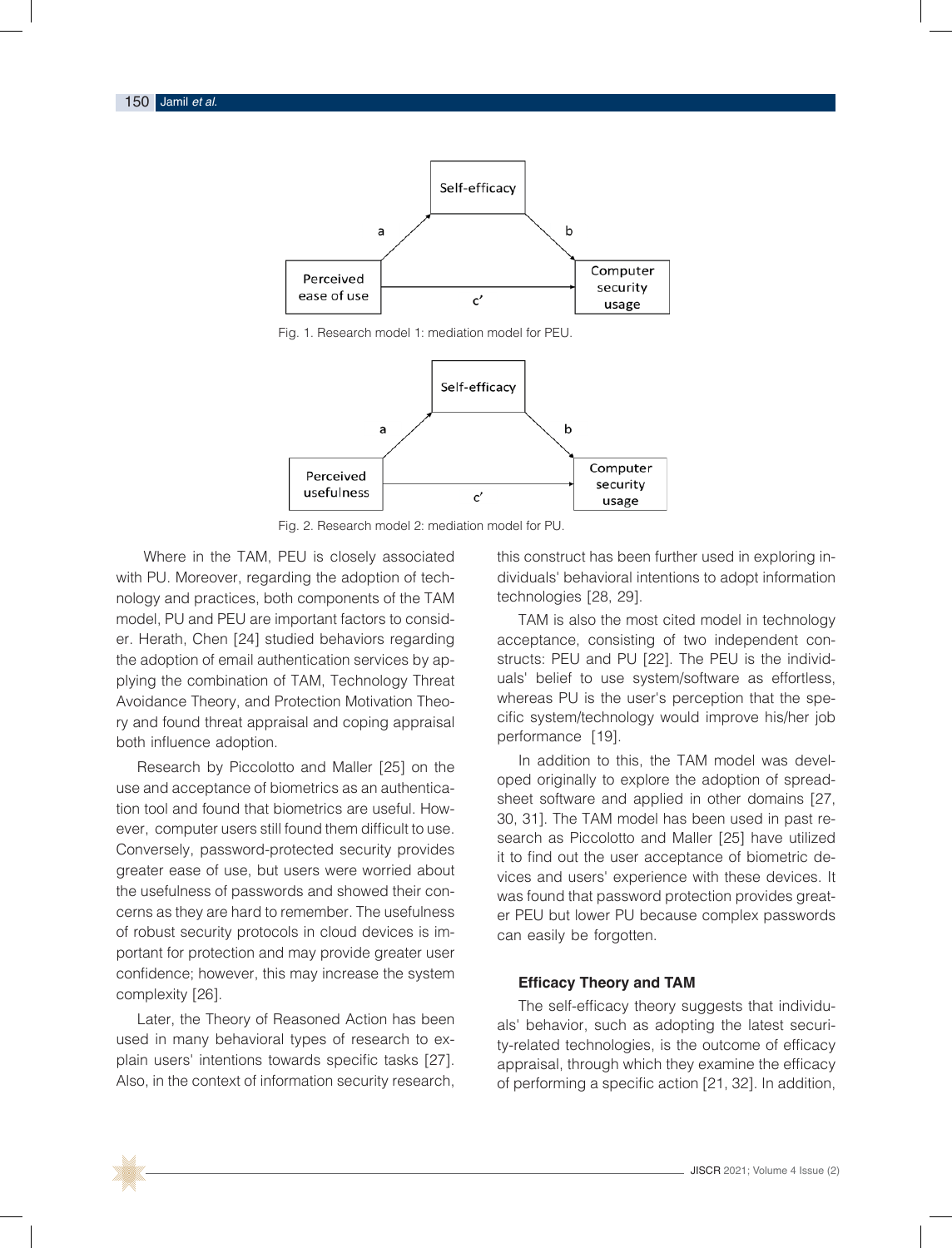if the individuals have prior knowledge to perform a recommended action, such as PMS installation and know the consequences of weak passwords, they will install it. In contrast, the efficacy appraisal concludes that if the individual does not have high efficacy, he will not engage himself/herself in a recommended behavior [33]. Further, it might be possible that these perceptions are affected by some exogenous variables such as PEU and PU.

Moreover, self-efficacy refers to individuals believing that he/she has sufficient knowledge and is aware of the adverse consequences if the recommended action has not been taken or adopted [15, 21, 32]. Polites and Karahanna [34] have tested the PEU and found its association with self-efficacy. Pavlou and Fygenson [35] have also tested self-efficacy and the PEU and found a significant relationship among them. In contrast, the PU would increase the user's self-confidence to adopt a recommended behaviour.

# III. Methodology

### *A. Data collection and sampling plan*

This research is based on the web-based online survey using Qualtrics, and the questionnaires were distributed via paid service from the panel provider. The online survey design allowed us to collect data from multiple participants from across Australia in an efficient manner.

The sampling frame was the Australian small business owners who do not employ more than two employees in their business. Further, some filter questions were included at the beginning of the survey, and many criteria had to be met to qualify for inclusion in the research. This survey only focused on users who have previously installed the PMS or currently have it and are over 18. We also excluded those businesses that employed more than two people in their businesses.

#### *B. Measures*

The survey questionnaire was adapted from prior researches, and the indicators have already been tested and validated. The measurement scale of PU and PEU was adapted from the study of Davis [22]. Further, the computer security usage variable scale was taken from the study of Claar and Johnson [36]. Lastly, the self-efficacy scale was adapted from the study of Johnston, Warkentin [37].

A complete questionnaire used in this survey can be seen in Appendix A.

#### *C. Data Analysis and Results*

The statistical analysis was performed using the IBM SPSS v26 software. The mediation analysis was performed through the process plugin developed by Hayes (2013). The sample descriptive information and the demographics can be seen in Table I. In addition to that, the Confirmatory Factor Analysis was performed, and reliability analysis was done to check the discriminant and convergent validity of the constructs.

### *D. Response Rate*

A total number of 924 questionnaires were distributed for this research study, out of which 502 respondents were qualified to participate in the survey, as shown in Table II. In addition to that, 422 survey questionnaires were discarded as those respondents were failed to meet the selection criteria. After removing the outliers, only 420 survey questionnaires were found completed and included in the survey for the analysis.

#### *E. Missing Values*

The data was collected online through the Qualtrics software, and therefore, no skip logic was used to avoid the missing values. The data was screened for analysis, and none of the values was recorded missing.

#### *F. Outliers*

The data was further screened by analyzing the outliers in the given data in the SPSS software. Initially, the total number of qualified record-ed responses were 502 before removing the outliers. After performing the outlier analysis in the SPSS, 82 responses were detected as outliers and excluded from the survey.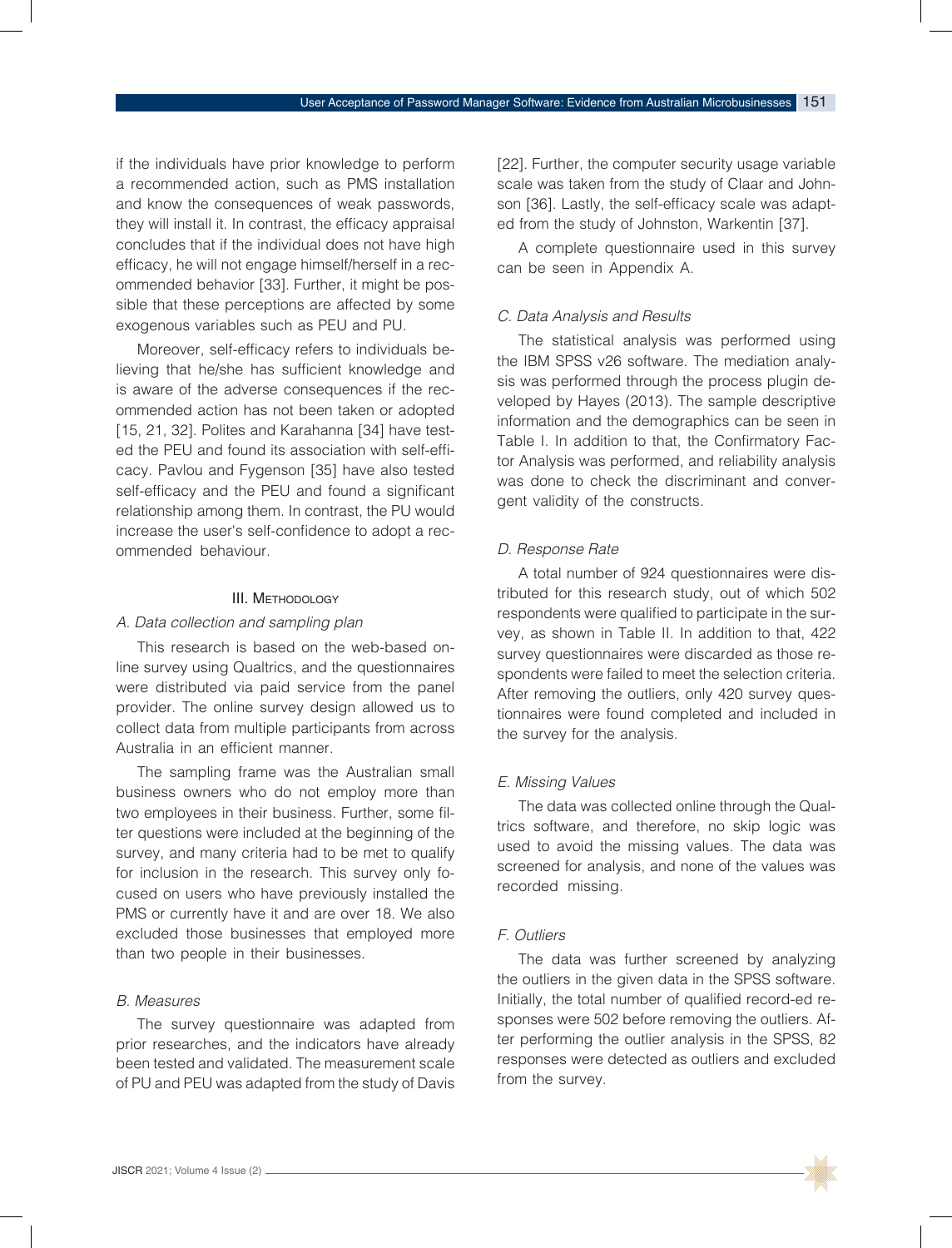$\Box$ 

|                          |                                                   | <b>Frequency</b> | Percentage     | <b>Valid Per-</b><br>cent | <b>Cumulative Per-</b><br>centage |
|--------------------------|---------------------------------------------------|------------------|----------------|---------------------------|-----------------------------------|
|                          | (New South Wales (NSW                             | 133              | 26.5           | 26.5                      | 26.5                              |
|                          | Victoria                                          | 143              | 28.5           | 28.5                      | 55                                |
|                          | Queensland                                        | 100              | 19.9           | 19.9                      | 74.9                              |
| <b>Business Location</b> | Western Australia                                 | 42               | 8.4            | 8.4                       | 83.3                              |
|                          | South Australia                                   | 62               | 12.4           | 12.4                      | 95.6                              |
|                          | Tasmania                                          | 15               | 3              | $\ensuremath{\mathsf{3}}$ | 98.6                              |
|                          | Australian Capital Territory                      | 5                | 1              | 1                         | 99.6                              |
|                          | Northern Territory                                | $\overline{c}$   | 0.4            | 0.4                       | 100                               |
|                          | Total                                             | 502              | 100            | 100                       |                                   |
|                          | Male                                              | 286              | 57             | 57                        | 57                                |
| Gender                   | Female                                            | 216              | 43             | 43                        | 100                               |
|                          | Total                                             | 502              | 100            | 100                       |                                   |
|                          | $24 - 18$                                         | 5                | $\mathbf{1}$   | $\mathbf{1}$              | $\mathbf{1}$                      |
|                          | $34 - 25$                                         | 37               | 7.4            | 7.4                       | 8.4                               |
|                          | 44 - 35                                           | 70               | 13.9           | 13.9                      | 22.3                              |
| Age                      | $54 - 45$                                         | 105              | 20.9           | 20.9                      | 43.2                              |
|                          | $64 - 55$                                         | 144              | 28.7           | 28.7                      | 71.9                              |
|                          | $74 - 65$                                         | 119              | 23.7           | 23.7                      | 95.6                              |
|                          | 84 - 75                                           | 20               | $\overline{4}$ | $\overline{4}$            | 99.6                              |
|                          | or older 85                                       | $\mathbf{2}$     | 0.4            | 0.4                       | 100                               |
|                          | Total                                             | 502              | 100            | 100                       |                                   |
|                          | Went to high school but did not<br>finish year 10 | 15               | 3              | $\ensuremath{\mathsf{3}}$ | $\,3$                             |
|                          | Year 10                                           | 22               | 4.4            | 4.4                       | 7.4                               |
|                          | Year 11                                           | 20               | $\overline{4}$ | $\overline{4}$            | 11.4                              |
| Education                | (Finished High School (year 12                    | 105              | 20.9           | 20.9                      | 32.3                              |
|                          | Some university                                   | 95               | 18.9           | 18.9                      | 51.2                              |
|                          | Undergraduate degree                              | 173              | 34.5           | 34.5                      | 85.7                              |
|                          | Master's degree                                   | 57               | 11.4           | 11.4                      | 97                                |
|                          | Doctorate                                         | 15               | 3              | $\ensuremath{\mathsf{3}}$ | 100                               |
|                          | Total                                             | 502              | 100            | 100                       |                                   |

TABLE I Descriptive Statistics of the Sample Population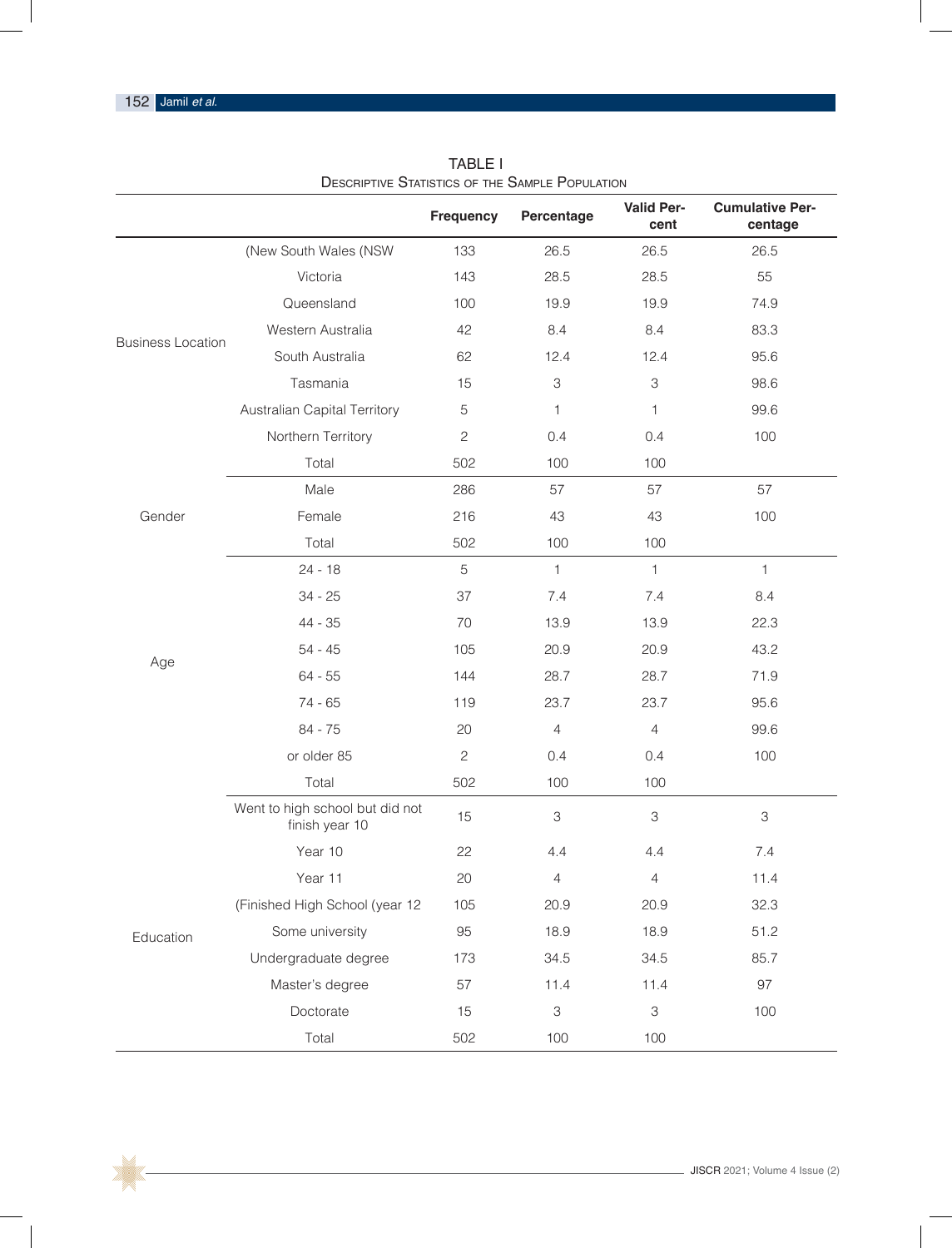|                | <b>SURVEY RESPONSE RATE</b> |                |
|----------------|-----------------------------|----------------|
| <b>Surveys</b> | <b>Frequency</b>            | <b>Percent</b> |
| Distributed    | 924                         | 100%           |
| Returned       | 502                         | 54.33%         |
| Useable        | 420                         | 45.67%         |

# G. Confirmatory Factor Analysis

Table III represents the final factor scores along with the values of Average Variance Extracted (AVE) and the Composite Reliability (CR) values. The values of AVE should be above 0.5, and the CR for all constructs should be above 0.7 [38]. The variable measures for all items have shown discriminant validity. The AVE and the CR values fall within the acceptable range as described by Fornell and Larcker [38].

# *H.* Mediation effect of self-efficacy on the relationship between PEU and computer security usage

Table IV represents the mediation effect of self-efficacy on the relationship between PEU and computer security usage. For PEU based model, bootstrapping results show the total effect of PEU on computer security usage (c path, total effect  $=$  $0.321$ ,  $p = 0.000$ , which is significant and the direct effect of PEU on computer security usage (c' path, direct effect =  $0.211$ ,  $p = 0.000$ ) which is also significant, a change in interaction values shows the direction of the relationship and further the self-efficacy partially mediates between the relationship of PEU and computer security usage. Therefore, we conclude that self-efficacy is mediating partially on the relationship between PEU and an individual's computer security usage.

|                  |               |           | <b>Estimate</b> | <b>AVE</b> | CR    |
|------------------|---------------|-----------|-----------------|------------|-------|
| SE3              | --->          | self_eff  | 0.837           |            |       |
| SE <sub>2</sub>  | --->          | self_eff  | 0.861           |            |       |
| SE <sub>1</sub>  | --->          | self_eff  | 0.828           | 0.70       | 0.895 |
| SCP1             | $\rightarrow$ | csu       | 0.810           |            |       |
| SCP <sub>2</sub> | --->          | csu       | 0.758           |            |       |
| SCP <sub>3</sub> | --->          | csu       | 0.861           | 0.651      | 0.850 |
| PU4              | --->          | perc_usef | 0.9             |            |       |
| PU <sub>5</sub>  | $--&$         | perc_usef | 0.804           |            |       |
| PU <sub>6</sub>  | --->          | perc_usef | 0.634           |            |       |
| PU <sub>3</sub>  | --->          | perc_usef | 0.931           |            |       |
| PU <sub>2</sub>  | --->          | perc_usef | 0.88            |            |       |
| PU1              | --->          | perc_usef | 0.707           | 0.666      | 0.921 |
| PEU4             | $--&$         | perc_eofu | 0.725           |            |       |
| PEU <sub>5</sub> | --->          | perc_eofu | 0.776           |            |       |
| PEU6             | --->          | perc_eofu | 0.831           |            |       |
| PEU3             | $\rightarrow$ | perc_eofu | 0.843           |            |       |
| PEU2             | $--&$         | perc_eofu | 0.818           |            |       |
| PEU1             | $--&$         | perc_eofu | 0.842           | 0.651      | 0.917 |

TABLE III CFA Analysis Results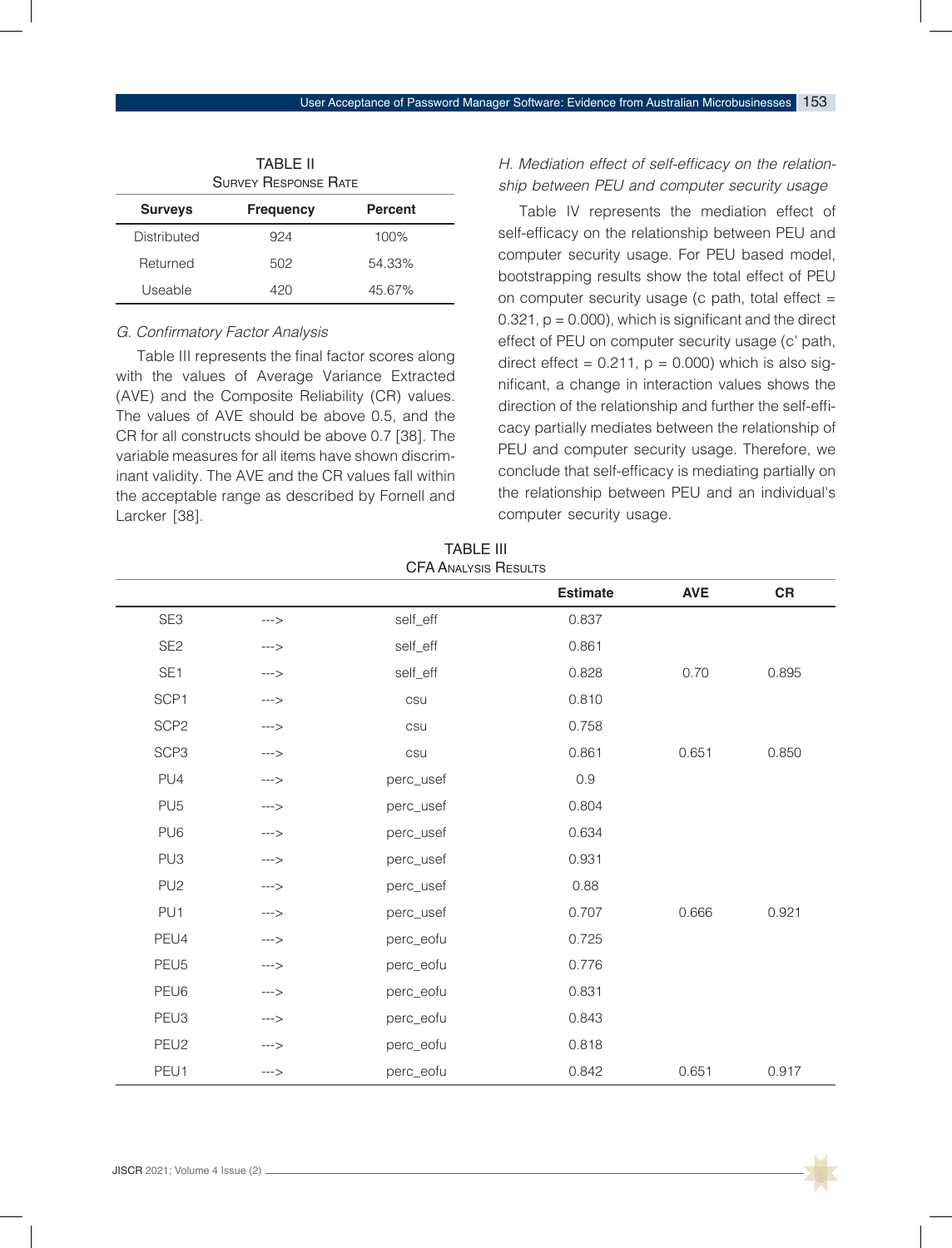| <b>TABLE IV</b><br>MEDIATION ANALYSIS FOR PEU |       |       |            |  |  |  |  |  |
|-----------------------------------------------|-------|-------|------------|--|--|--|--|--|
| <b>Mediation path analysis</b>                |       |       |            |  |  |  |  |  |
| Coeff.<br>SE<br>t                             |       |       |            |  |  |  |  |  |
| a Path                                        | 0.581 | 0.038 | 15.265***  |  |  |  |  |  |
| b Path                                        | 0.190 | 0.086 | $2.206***$ |  |  |  |  |  |
| c Path                                        | 0.321 | 0.068 | $4.760***$ |  |  |  |  |  |
| c' Path                                       | 0.211 | 0.084 | $2.512***$ |  |  |  |  |  |

**Notes:** a path= independent variable to the mediator; b path  $=$  mediator on dependent variable; c path  $=$  Total Effect Independent variable on dependent variable; c' path = Direct Effects independent variable on dependent variable; sample size 420, Number of Bootstrap Resamples = 5000; Furthermore, R² Y, X is the proportion of the variance in the dependent variable (DV) by the independent variable (IV) which was 0.062\*\*\*. However, R² M, X is the proportion of the variance in a mediator (M) explained by independent (IV) which was 0.358\*\*\*. R² Y, MX is the proportion of the variance in the dependent variable (DV) by a mediator (M) and independent variable (IV) together which was 0.051\*\*\*.

# *I.* Mediation effect of self-efficacy on the relationship between PU and computer security usage:

Table V represents the mediation effect of self-efficacy on the relationship between PU and computer security usage. For PU based model, bootstrapping results show the total effect of PU on computer security usage (c path, total effect  $= 0.341$ ,  $p = 0.000$ , which is significant and the direct effect of PEU on computer security usage (c' path, direct effect =  $0.281$ ,  $p = 0.000$ ) which is also significant, a change in interaction values shows the direction of the relationship and further the self-efficacy partially mediates between the relationship of PU and computer security usage. Therefore, we conclude that self-efficacy mediates partially on the relationship between PU and individual computer security usage.

#### IV. Discussion

This study attempts to achieve the four objectives discussed in section I. The first two objectives assess the impact of PEU and PU of PMS on users' computer security usage. Table IV and Table V indicate that PEU and PU significantly impact the user's security usage. This means that if the users find PMS easy to use and useful, they are more likely to

| TARI F V<br><b>MEDIATION ANALYSIS FOR PU</b> |       |       |          |  |  |  |  |
|----------------------------------------------|-------|-------|----------|--|--|--|--|
| <b>Mediation path analysis</b>               |       |       |          |  |  |  |  |
| Coeff.<br><b>SE</b><br>t                     |       |       |          |  |  |  |  |
| a Path                                       | 0.335 | 0.036 | ***9.218 |  |  |  |  |
| <b>b</b> Path                                | 0.179 | 0.075 | ***2.396 |  |  |  |  |
| c Path                                       | 0.341 | 0.056 | ***6.109 |  |  |  |  |
| c' Path                                      | 0.281 | 0.061 | ***4.616 |  |  |  |  |

**Notes:** a path= independent variable to the mediator; b path  $=$  mediator on dependent variable; c path  $=$  Total Effect Independent variable on dependent variable; c' path = Direct Effects independent variable on dependent variable; sample size 420, Number of Bootstrap Resamples = 5000; Furthermore, R² Y, X is the proportion of the variance in the dependent variable (DV) by the independent variable (IV) which was 0.094\*\*\*. However, R² M, X is the proportion of the variance in a mediator (M) explained by independent (IV) which was 0.169\*\*\*. R² Y, MX is the proportion of the variance in the dependent variable (DV) by a mediator (M) and independent variable (IV) together which was 0.082\*\*\*.

install and use it. These findings are consistent with the study of [39].

The third objective was to identify the mediating role of self-efficacy on the relationship between PEU and computer security usage. Table IV and Table V reveal that self-efficacy partially mediates the relationship between PEU and computer security usage. Moreover, the fourth objective was to discover the mediating role of self-efficacy between the relationship of PU and computer security usage. We found that self-efficacy partially mediated the relationship between PU and computer security usage. The slight change in the interaction values of total effects in both tables indicates the mediation relationship direction. This shows that higher individuals' self-efficacy is more likely to install PMS and adopt more secure technologies.

As discussed in sections 'H' &' I', the mediation results indicated that both PU and PEU significantly impact the user's security usage behaviors. The microbusiness owners perceive PMS as a vital tool for increasing their password security. Fagan, Albayram [40], Alodhyani, Theodorakopoulos [41] also indicates that users with high computer proficiency and better computer experience found password managers convenient, secure, and useful to increase their password security. The findings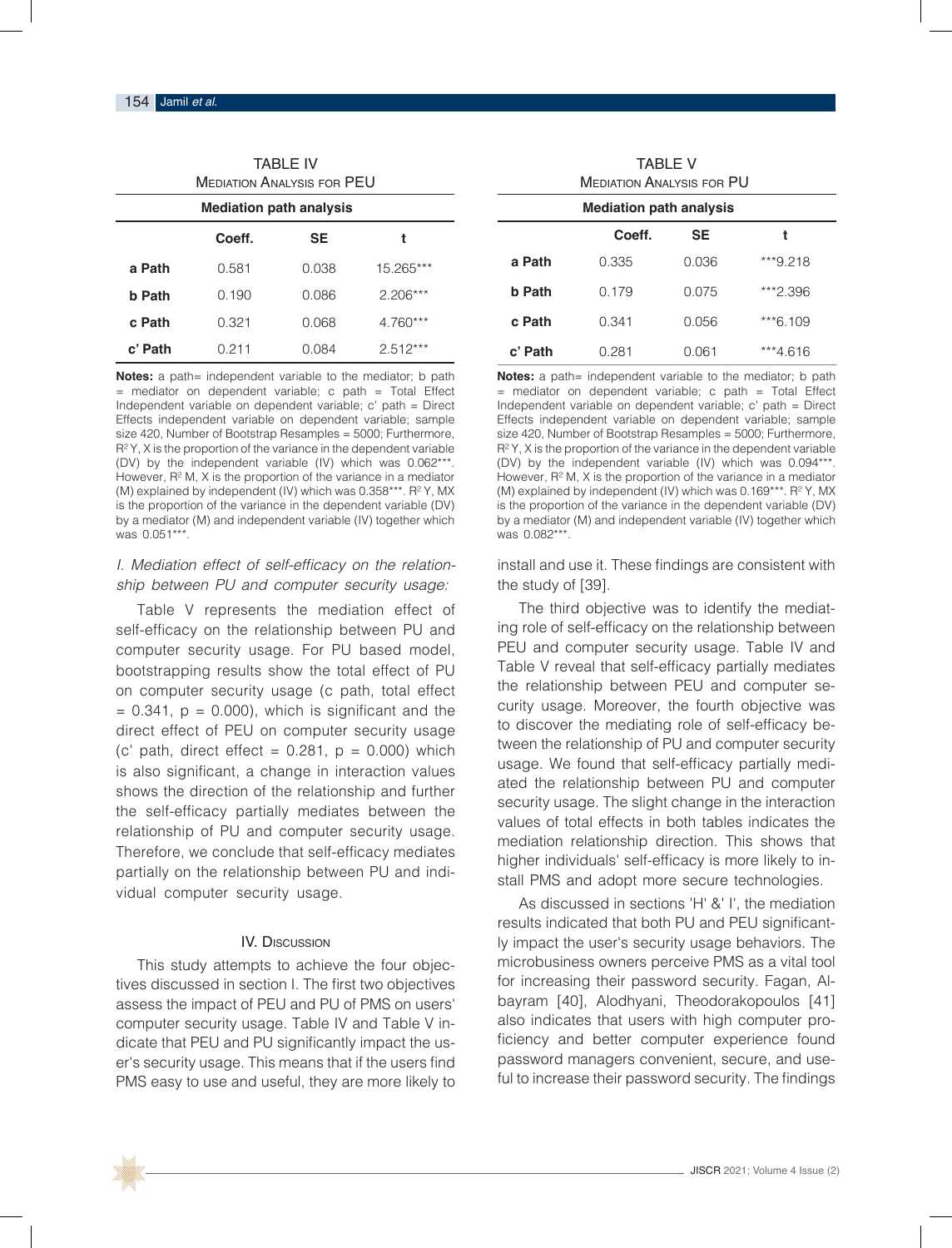of the study support Fagan, Albayram [40], and the results show microbusiness owners have sufficient computer knowledge and experience. These findings are interesting for cybersecurity practitioners and developers and provide them insights about the layperson's level of efficacy and literacy about computer applications. Further, they understand the importance of strong passwords and install PMS for its effectiveness.

### V. Limitations and Future Research

The first limitation of the study was that we had applied this research to small businesses. However, future research can be done by testing this model for large organizations. Furthermore, replicating the mediating model in different industrial sectors will provide more insights towards understanding secure behaviors. We only focused on one part of the efficacy theory, including self-efficacy, and excluded the response efficacy. Further investigations can be done by including the response efficacy, which can provide better insights in understanding the efficacy variables and their effect on the TAM and user security adoption behaviors.

#### **VI. CONCLUSION**

The paper tested and provided evidence for the effect of self-efficacy on the useability and adoptability of the PMS. In particular, the study has managed to disclose that computer self-efficacy plays a vital role and influences individuals towards PMS acceptance. The findings validate the TAM theory, and the results also validate its application in information security research. The study reveals some important implications for practitioners and managers to consider self-efficacy as a significant factor that could help to promote the adoptability of the PM by the microbusiness's owners. Further, these findings also provide some important insights to the governments to encourage users towards password security management and initiate some awareness campaigns or training to increase the individual's computer software related efficacy. The results effectively answered the research objectives and identified the mediating role of self-efficacy with respect to technology acceptance.

The study provides empirical evidence for mediating the role of self-efficacy between the relationship or PEU and PU on an individual's actual usage behaviors rather than intentions. The outcomes of the survey revealed that individuals are more likely to install password managers when they have a better understanding of the security software and good efficacy.

 We acknowledge that we focused on the general password manager software that is available easily to the users; however, more research is needed to identify any specific PMS adoptability. The predicted effects prove the microbusiness owner's adoption intentions and also the actual security usage. Further, the findings reveal strong evidence of the importance of self-efficacy with respect to technology acceptance.

#### **REFERENCES**

- [1] Australian Cyber Security Centre, "ACSC Threat Report 2015," July 15, 2015. [Online]. Available: https://www.cyber.gov.au/acsc/view-all-content/reports-and-statistics/ acsc-threat-report-2015
- [2] S. Morgan, "Cybercrime To Cost The World \$10.5 Trillion Annually By 2025," Nov. 13, 2020. Accessed: Dec. 11, 2021. [Online]. Available: https://cybersecurityventures. com/cybercrime-damages-6-trillion-by-2021/
- [3] T. Bui, and T. Aura, "GPASS: A password manager with group-based access control," in *Nordic Conference on Secure IT Systems (NordSec 2017)*, in Secure IT Systems, H. Lipmaa, A. Mitrokotsa, and R. Matulevicius, Eds., in Lecture Notes in Computer Science, vol. 10674, 2017.
- [4] K. Yeh, C. Su, W. Chiu and L. Zhou, "I Walk, Therefore I Am: Continuous User Authentication with Plantar Biometrics," *IEEE Commun. Mag.*, vol. 56, no. 2, pp. 150-157, Feb. 2018, doi: 10.1109/MCOM.2018.1700339.
- [5] S. R. Boss, L. J. Kirsch, R. A. Shingler, and R. W. Boss, "If someone is watching, I'll do what I'm asked: mandatoriness, control, and information security," *Eur. J. Inf. Syst.*, vol. 18, p. 151-164, 2009, doi: 10.1057/ejis.2009.8.
- [6] M. Whitty, J. Doodson, S. Creese, and D. Hodges, "Individual differences in cyber security behaviors: An examination of who is sharing passwords," CyberPsychol. Behav. Soc. Netw., vol. 18, no. 1, p. 3-7, Jan. 1, 2015, doi: 10.1089/cyber.2014.0179.
- [7] P. Engle, "Cybersecurity basics," *Ind. Eng.*, vol. 48, no. 1, Jan. 2016.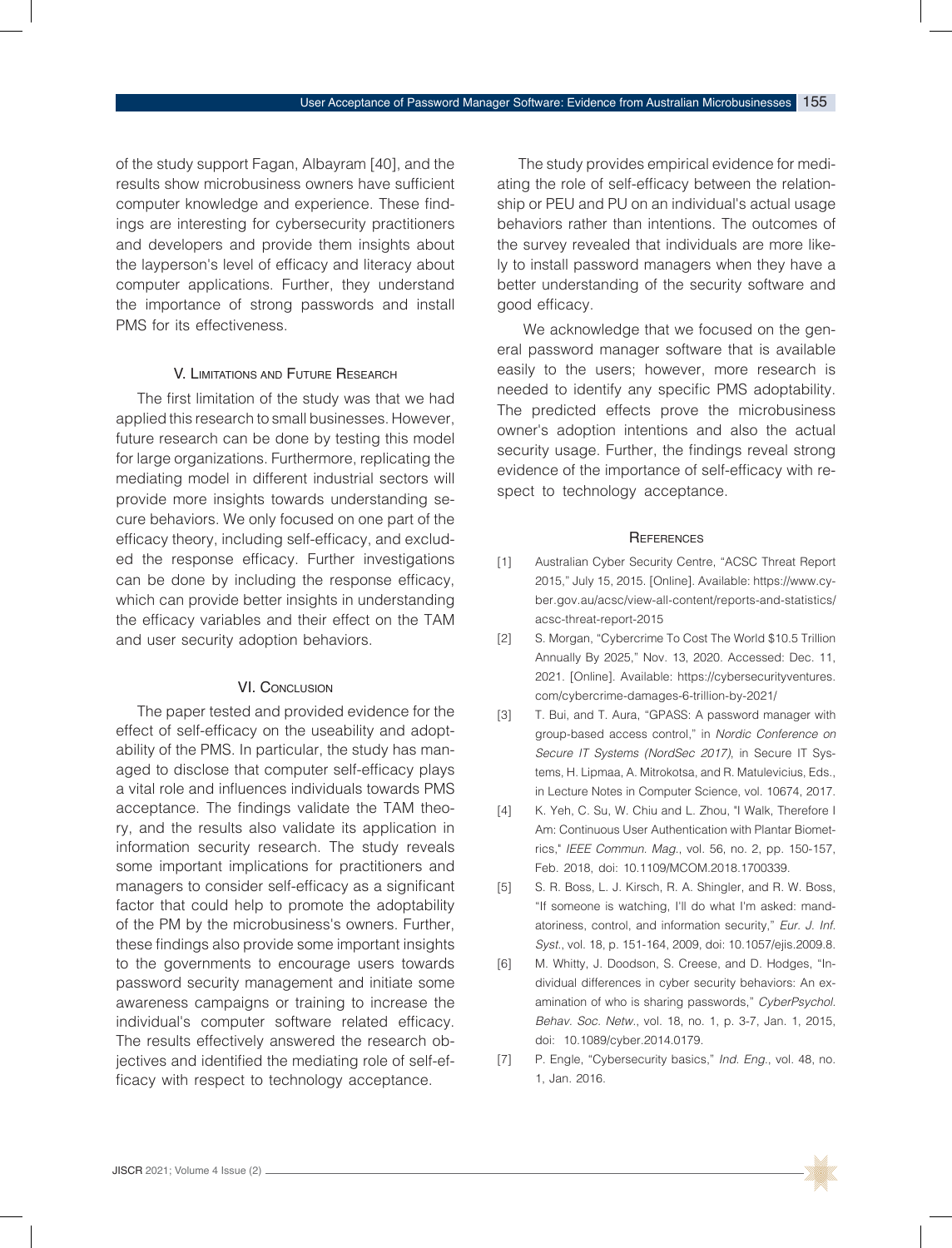#### 156 Jamil *et al*.

- [8] V. Zimmermann and N. Gerber. ""If it wasn't secure, they would not use it in the movies"–security perceptions and user acceptance of authentication technologie," in Int. Conf. Hum. Asp. Inf. Secur. Priv. Trust, in Human Aspects of Information Security, Privacy and Trust, T. Tryfonas Ed., in Lecture Notes in Computer Science, vol 10292, 2017, doi: 10.1007/978-3-319-58460-7\_18.
- [9] J. Bonneau, C. Herley, P. C. Van Oorschot, and F. Stajano, "Passwords and the evolution of imperfect authentication," *Commun. ACM*, vol. 58, no. 7, p. 78-87, July 2015, doi: 10.1145/2699390.
- [10] R. R. Heckle, A. S. Patrick, and A. Ozok, "Perception and acceptance of fingerprint biometric technology," in Proc. 3rd Symp. Usable Priv. Secur., Pittsburgh, PA, USA, July 18, 2007, p. 153-154, doi: 10.1145/1280680.1280704.
- [11] P. C. Lai, "Design and Security impact on consumers' intention to use single platform E-payment," *Interdiscip. Inf. Sci.*, vol. 22, no. 1, p. 111-122, 2016, doi: 10.4036/ iis.2016.R.05.
- [12] P. C. Lai, "Security as an extension to TAM model: Consumers' intention to use a single platform e-payment," Asia-Pac. J. Manag. Res. Innov., vol. 13, no. 3-4, p. 110- 119, Sept. 2017, doi: 10.1177/2319510X18776405.
- [13] P. Luarn and H.-H. Lin, "Toward an understanding of the behavioral intention to use mobile banking," *Comput.*  Hum. Behav., vol. 21, no. 6, p. 873-891, Nov. 2005, doi: 10.1016/j.chb.2004.03.003.
- [14] X. Zhang, X. Han, Y. Dang, F. Meng, X. Guo, and J. Lin, "User acceptance of mobile health services from users' perspectives: The role of self-efficacy and response-efficacy in technology acceptance," Inform. Health Soc. *Care*, vol. 42, no. 2, p. 194-206, Aug. 26, 2016, doi: 10.1080/17538157.2016.1200053.
- [15] Y. He, Q. Chen, and S. Kitkuakul, "Regulatory focus and technology acceptance: Perceived ease of use and usefulness as efficacy," *Cogent Bus. Manag.*, vol. 5, no. 1, p. 1-22, Apr. 2018, doi: 10.1080/23311975.2018.1459006.
- [16] V. Venkatesh, M. G. Morris, G. B. Davis, and F. D. Davis, "User acceptance of information technology: Toward a unified view," *MIS Q.*, vol. 27, no. 3, p. 425-478, Sept. 2003, doi: 10.2307/30036540.
- [17] Y.-M. Cheng, "Antecedents and consequences of e-learning acceptance," *Inf. Syst. J.*, vol. 21, no. 3, p. 269-299, Aug. 16, 2010, doi: 10.1111/j.1365-2575.2010.00356.x.
- [18] F. Weng, R. JouYang, H. Ho and H. Su, "A Study of Elementary School Teachers' Intention to Use Multimedia Materials Based on the Technology Acceptance Model-A Case Study of Elementary Schools in Chiayi County," in

*2017 Int. Conf. Inf. Commun. Eng. (ICICE)*, Xiamen, China, 2017, pp. 98-100, doi: 10.1109/ICICE.2017.8478890.

- [19] L. G. Wallace and S. D. Sheetz, "The adoption of software measures: A technology acceptance model (TAM) perspective," *Inf. Manag.*, vol. 51, no. 2, p. 249-259, Mar. 2014, doi: 10.1016/j.im.2013.12.003.
- [20] P. B. Lowry, T. Diney, and R. Willison, "Why security and privacy research lies at the centre of the information systems (IS) artefact: Proposing a bold research agenda," *Eur. J. Inf. Syst.*, vol. 26, no. 6, p. 546-563, Feb. 15, 2018, doi: 10.1057/s41303-017-0066-x.
- [21] K. Witte, "Fear as motivator, fear as inhibitor: Using the extended parallel process model to explain fear appeal successes and failures," in Handbook of Communication *and Emotion*, P.A. Andersen and L.K. Guerrero, Eds., San Diego, CA, USA: Academic Press, 1996, p. 423-450.
- [22] F. D. Davis, "Perceived Usefulness, Perceived Ease of Use, and User Acceptance of Information Technology," *MIS Q.*, vol. 13, no. 3, p. 319-340, 1989, doi: 10.2307/249008.
- [23] J. Schepers and M. Wetzels, "A meta-analysis of the technology acceptance model: Investigating subjective norm and moderation effects," *Inf. Manag.*, vol. 44, no. 1, p. 90-103, Jan. 2007, doi: 10.1016/j.im.2006.10.007.
- [24] T. Herath, R. Chen, J. Wang, K. Banjara, J. Wilbur, and H. R. Rao, "Security services as coping mechanisms: an investigation into user intention to adopt an email authentication service," *Inf. Syst. J.*, vol. 24, no. 1, p. 61-84, July 27, 2012, doi: 10.1111/j.1365-2575.2012.00420.x.
- [25] P. Piccolotto and P. Maller, "Biometrics from the user point of view; Deriving design principlese from user perceptions and concerns about biometeric systems," *Intel*  Technol. J., vol. 18, no. 4, p. 30-44, 2014.
- [26] S. Dey, S. Sampalli, and Q. YE, "Security and privacy issues in mobile cloud computing," Int. J. Bus. Cyber Se*cur.*, vol. 1, no. 1, p. 31-43, July 2016.
- [27] E. Karahanna, R. Agarwal, and C. M. Angst, "Reconceptualising compatibility beliefs in technology acceptance research," *MIS Q.*, vol. 30, no. 4, p. 781-804, 2006, doi: 10.2307/25148754.
- [28] V. Assadi and K. Hassanein, "Continuance intention to use high maintenance information systems: The role of perceived maintenance effort," in Proc. Eur. Conf. Inf. *Syst. (ECIS 2010)*, Pretoria, South Africa, 2010, p. 94.
- [29] J. Shropshire, M. Warkentin, and S. Sharma, "Personality, attitudes, and intentions: Predicting initial adoption of information security behavior," *Comput. Secur.*, vol. 49, p. 177-191, Mar. 2015, doi; 10.1016/j.cose.2015.01.002.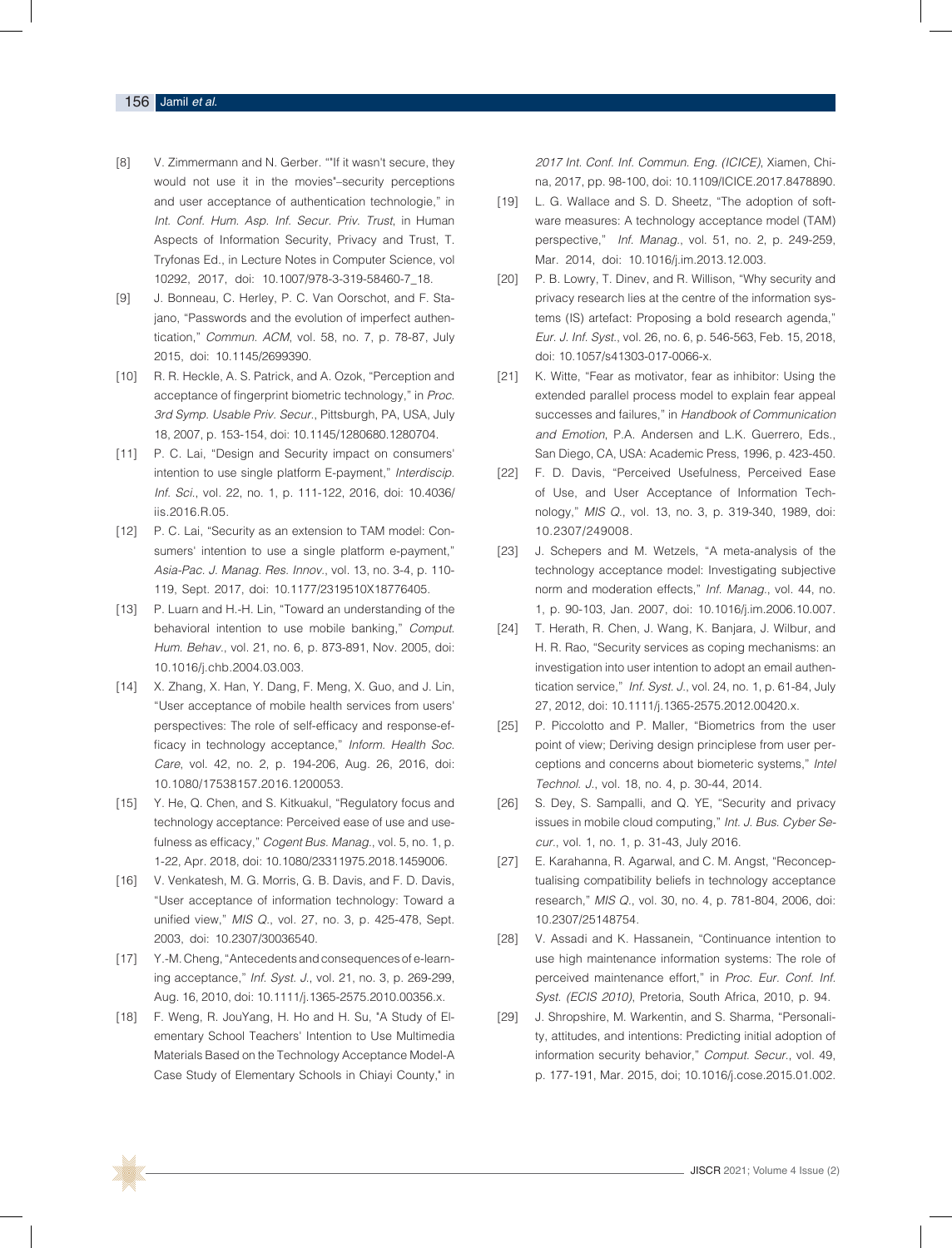- [30] R. Hirschheim, "Introduction to the special issue on" quo vadis TAM-issues and reflections on technology acceptance research"," *J. Assoc. Inf. Syst.*, vol. 8, no. 4, p. 9, 2007, doi: 10.17705/1jais.00128.
- [31] I. Benbasat and W. Wang, "Trust in and adoption of online recommendation agents," *J. Assoc. Inf. Syst.*, vol. 6, no. 3, p. 4, 2005, doi: 10.17705/1jais.00065.
- [32] E. K. Maloney, M. K. Lapinski, and K. Witte, "Fear appeals and persuasion: A review and update of the extended parallel process model," Soc. Personal. Psychol. *Compass*, vol. 5, no. 4, p. 206-219, Apr. 3, 2011, doi: 10.1111/j.1751-9004.2011.00341.x.
- [33] K. Maennel, R. Ottis, and O. Maennel. "Improving and measuring learning effectiveness at cyber defense exercises," in *Nordic Conference on Secure IT Systems*, in Secure IT Systems, H. Limpaa, A. Mitrokotsa, and R. Matulevicius, Eds., in Lecture Notes on Computer Science, vol. 10674, 2017, pp. 123-138.
- [34] G. L. Polites and E. Karahanna, "Shackled to the Status Quo: The Inhibiting Effects of Incumbent System Habit, Switching Costs, and Inertia on New System Acceptance," *MIS Q.*, vol. 36, no. 1, p. 21-42, Mar. 2012, doi: 10.2307/41410404.
- [35] P. M. Pavlou and M. Fygenson, "Understanding and predicting electronic commerce adoption: An extension of the theory of planned behavior," *MIS Q.*, vol. 30, no. 1, p. 115-143, Mar. 2006, doi: 10.2307/25148720.
- [36] C. L. Chet and J. Johnson, "Analysing home PC security adoption behavior," *J. Comput. Inf. Syst.*, vol. 52, no. 4, p. 20-29, 2012, doi: 10.1080/08874417.2012.11645573.
- [37] A. C. Johnston, M. Warkentin, and M. Siponen, "An enhanced fear appeal rehtorical framework: Leveraging threats to human asset through sanctioning rhetoric," *MIS Q.*, vol. 39, no. 1, p. 113-134, 2015, doi: 10.25300/ MISQ/2015/39.1.06.
- [38] C. Fornell and D.F. Larcker, "Evaluating structural equation models with unobservable variables and measure-

ment error," J. Mark. Res., vol. 18, no. 1, p. 39-50, 1981, doi: 10.1177/002224378101800104.

- [39] E. Stobert, T. Safaie, H. Molyneaux, M. Mannan, and A. Youssed, "ByPass: Reconsidering the usability of password managers," in Int. Conf. Secur. Priv. Commun. *Syst.*, in Security and Privacy in Communication Networks, N. Park, K. Sun, S. Foresti, K. Butler, and N. Saxena, Eds., in Lecture Notes of the Institute for Computer Sciences, Social Informatics and Telecommunications Engineering, vol. 335, 2020, pp. 446-466.
- [40] M. Fagan, Y. Albayram, M. M. Khan, and R. Buck, "An investigation into users' considerations towards using password managers," *Hum.-Centric Comput. Inf. Sci.*, vol. 7, no. 1, p. 1-20, 2017, doi: 10.1186/s13673-017- 0093-6.
- [41] F. Alodhyani, G. Theodorakopoulos, and P. Reinecke, "Password managers—It's all about trust and transparency," *Future Internet*, vol. 12, no. 11, p. 189, doi: 10.3390/fi12110189.
- [42] S. Pearman, S. A. Zhang, L. Bauer, N. Christin, and L. F. Cranor, "Why people (don't) use password managers effectively," in Fifteenth Symp. Usable Priv. Secur., Santa Clara, CA, USA, Aug. 12-13, 2019, pp. 319-338.
- [43] M. Hock-Doepgen, T. Clauss, S. Kraus, and C.-F. Cheng, "Knowledge management capabilities and organizational risk-taking for business model innovation in SMEs," *J. Bus. Res.*, vol. 130, pp. 683-697, June 2021, doi: 10.1016/j.jbusres.2019.12.001.
- [44] R. Luna, "Stranger Danger!: How Hackers Break into School Databases to Steal Student Data, and What Legislatures Should Do about It," *SSRN Electr. J.*, Feb. 7, 2021, doi: 10.2139/ssrn.3781055.
- [45] S. A. Kamal, M. Shafiq, and P. Kakria, "Investigating acceptance of telemedicine services through an extended technology acceptance model (TAM)," Technol. Soc., vol. 60, Feb. 2020, doi: 10.1016/j.techsoc.2019.101212